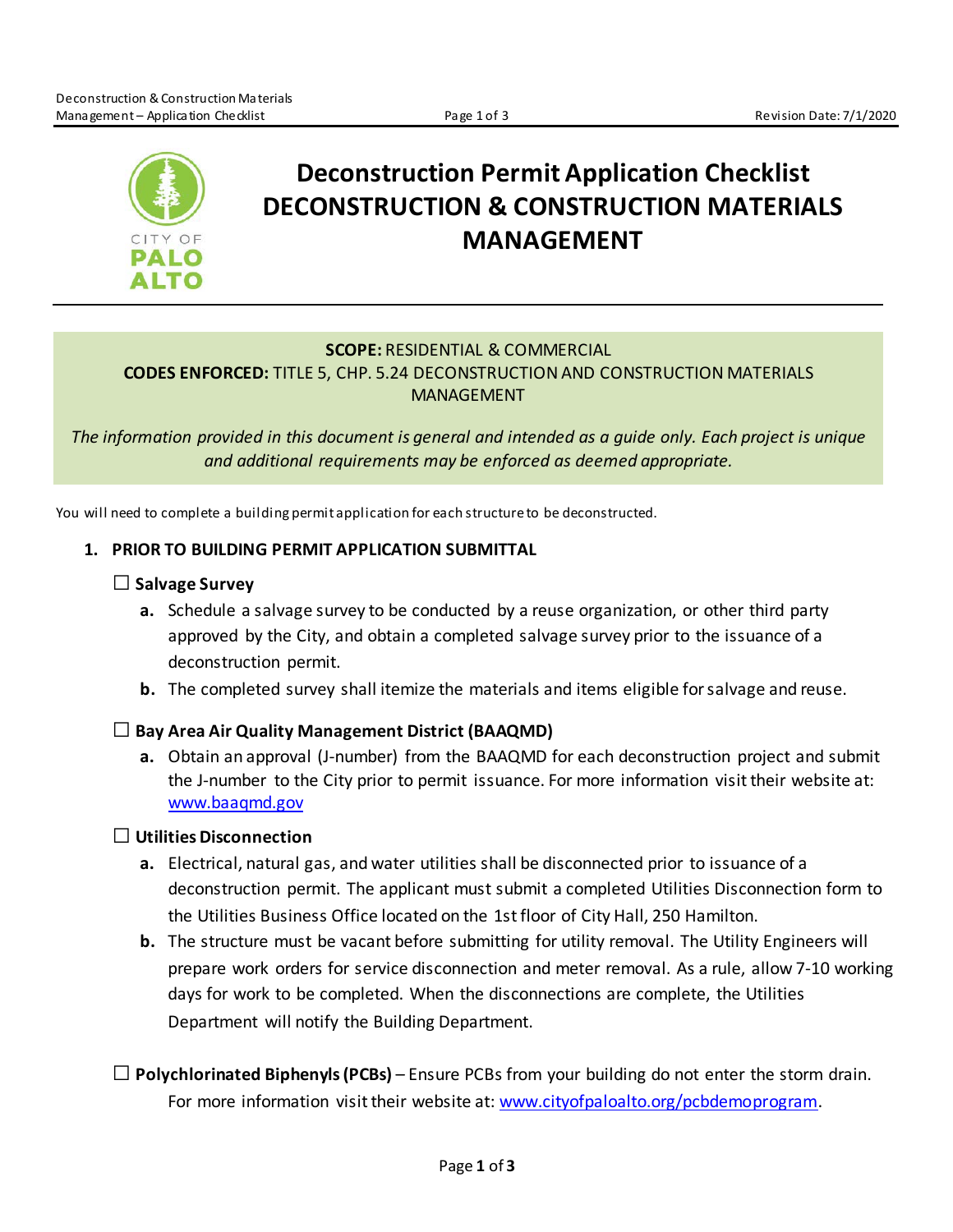#### **2. [AFTER](http://www.cityofpaloalto.org/civicax/filebank/documents/30629) BUILDING PERMIT ISSUANCE**

#### □ **Green Halo and Waste Management Plan**

- **a.** Setup Green Halo account for online debris tracking on the project and automatic creation of the Waste Management Plan (WMP). Visit their website at: [www.greenhalosystems.com](http://www.greenhalosystems.com/)
- **b.** Upload debris weight tags, salvage survey, and the certification of donated/salvaged items to the website throughout the duration of your project.

# □ **Approved Collection Containers**

- **a.** Contact the City's collector, GreenWaste of Palo Alto, for container and hauling services.
	- **i.** Projects using a container provided by the City's collector pursuant to the provisions of Chapter 5.20 shall be deemed to have complied with the requirement to take deconstruction and construction related waste and source separated materials to an approved facility.
	- **ii.** Contact GreenWaste of Palo Alto at (650) 493-4894 or email [pacustomerservice@greenwaste.com.](mailto:pacustomerservice@greenwaste.com) For more information visit: [www.greenwasteofpaloalto.com](http://www.greenwasteofpaloalto.com/)
- **b.** Persons using any other method of collection, such as self-haul, shall dispose of such debris at an approved facility in accordance with City regulations. (Please note: weight tags from the recycling/waste facility must specify the correct city of origin. Tags with the incorrect city of origin will not be accepted.)

# □ **During Deconstruction**

- **c.** Separate deconstruction materials into:
	- **i.** Materials for reuse follow guidelines or specifications on how to handle materials deliver materials.
	- **ii.** Materials for recycle separated into specific categories (e.g., obtain separate containers for sheetrock, clean wood, etc.) and deliver to one of the City approved materials recovery facilities listed in Green Halo.

# **3. PRIOR TO FINAL INSPECTION FOR BUILDING PERMIT**

#### □ **Documentation in Green Halo**

- **a.** Upload the initial salvage survey completed by an approved reuse organization
- **b.** Upload debris weight tags from the recycling/waste facility specifying the correct city of origin.
- **c.** Upload certification of salvaged materialsthat identified the list of the materials salvaged for reuse. Certification from an approved reuse organization is required.